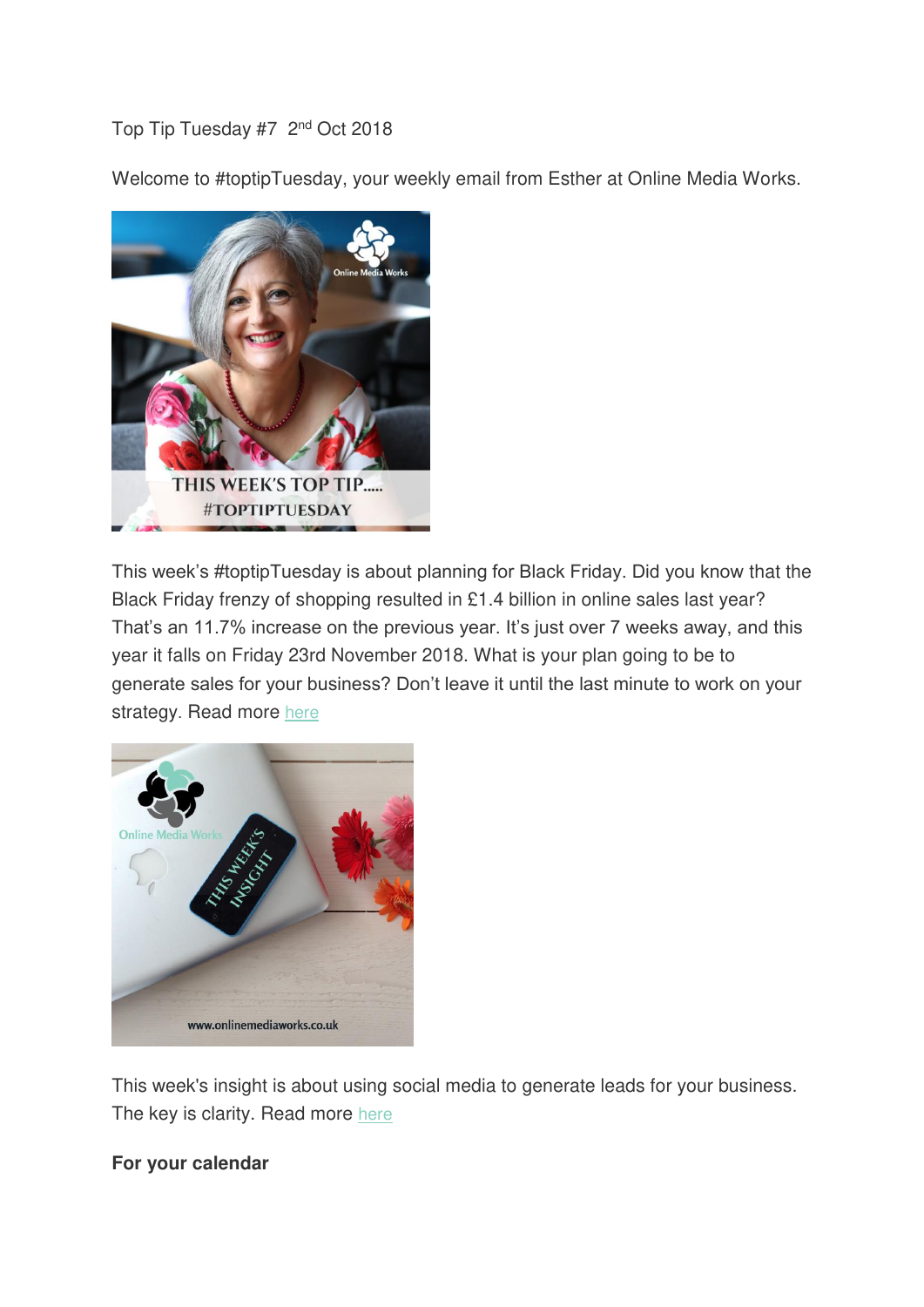

You're invited to The Social Media Cafe. We meet twice a month in Malvern, Worcestershire and it's an opportunity to get together with like-minded business owners, learn about a social media platform in a hands-on way (or explore a topic, such as social media strategy) plus enjoy unlimited tea/coffee and cake. It's informal, informative and fun. There are 8 workshops in the series, you can choose one or a few, or all of them! Find out [more](https://el2.convertkit-mail2.com/c/r8uopr2xnmaohevv03/kga402krc2u3lme9n/aHR0cHM6Ly9vbmxpbmVtZWRpYXdvcmtzLmNvLnVrL3RoZS1zb2NpYWwtbWVkaWEtY2FmZS8=) The next one is on Tuesday 2nd October and we are looking at [Social Media Strategy.](https://el2.convertkit-mail2.com/c/r8uopr2xnmaohevv03/ddb20o8gfmum05k78/aHR0cHM6Ly9hcHAuZXZlbnRzZnJhbWUuY29tL2UvbEczRHhYUmNJL2Jvb3N0LXlvdXItYnVzaW5lc3Mtd2l0aC1hLXNvY2lhbC1tZWRpYS1zdHJhdGVneS90aWNrZXRzLw==)

## **Quote of the Week**



More wisdom this week from Iris Apfel. 'If you don't learn constantly, you don't grow, and you will wither. Too many people wither on the vine. Sure, it gets a little harder as you get older, but new experiences and new challenges keep it fresh.' Read more [here](https://el2.convertkit-mail2.com/c/r8uopr2xnmaohevv03/85unrzp3c3uxl9359/aHR0cHM6Ly9vbmxpbmVtZWRpYXdvcmtzLmNvLnVrL3RoaXMtd2Vla3MtcXVvdGUtb2YtdGhlLXdlZWsv)